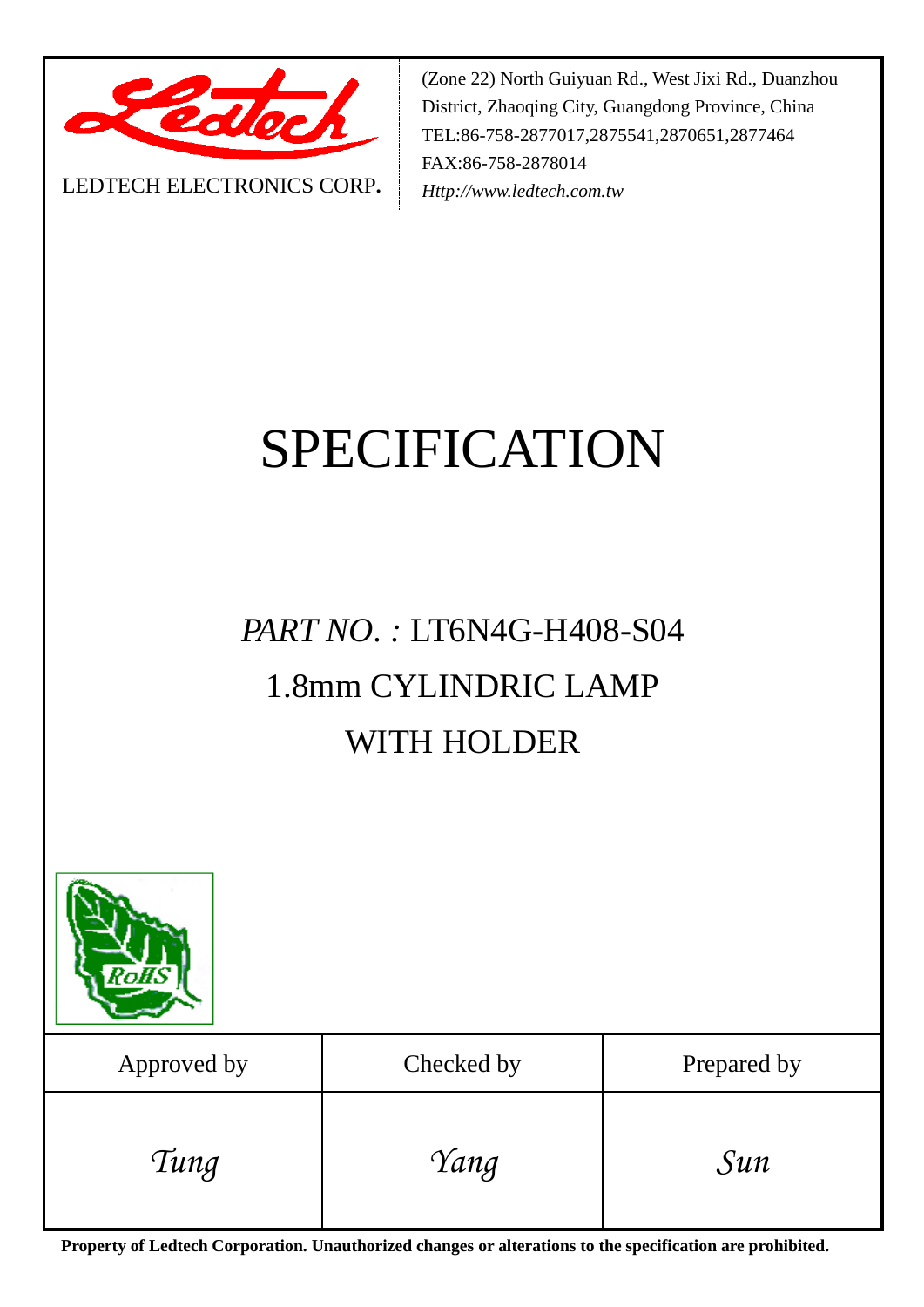

#### LT6N4G-H408-S04 <sup>1.8mm</sup> CYLINDRIC LAMP WITH HOLDER

## **Package Dimensions**



#### Notes:

- 1. All dimensions are in millimeters.
- 2. Tolerance is ±0.25mm unless otherwise noted.
- 3.The color of the holder:Black.
- 4.The material of holder:N66.

### **Description**

| Part No.        | LED Chip |                       |                |  |
|-----------------|----------|-----------------------|----------------|--|
|                 | Material | <b>Emitting Color</b> | Lens Color     |  |
| LT6N4G-H408-S04 | GaP/GaP  | Green                 | Green diffused |  |
|                 |          |                       |                |  |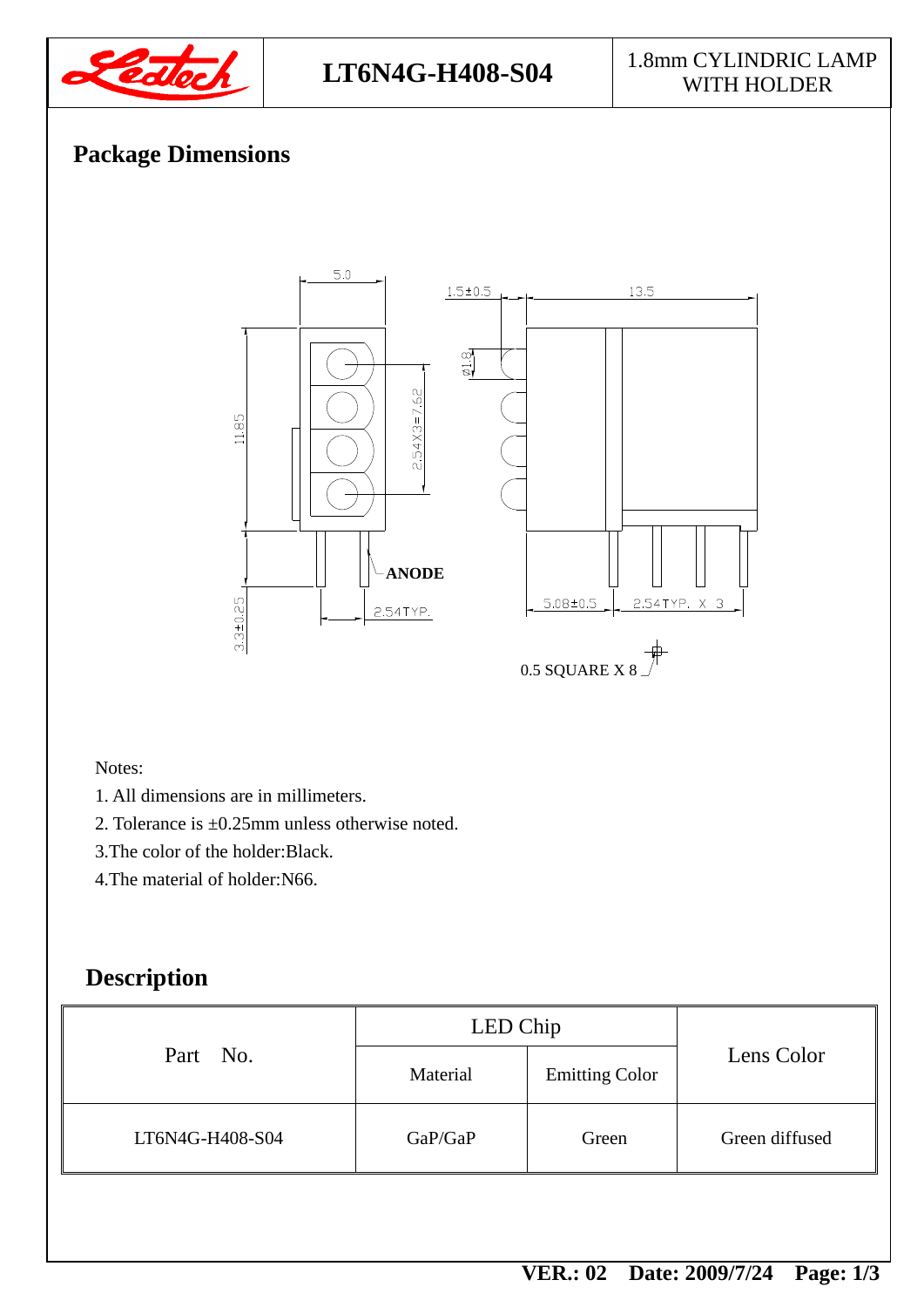

#### LT6N4G-H408-S04 <sup>1.8mm</sup> CYLINDRIC LAMP WITH HOLDER

# **Absolute Maximum Ratings at Ta=25**℃

| Parameter                                       | Symbol         | Rating                                                                        | Unit        |
|-------------------------------------------------|----------------|-------------------------------------------------------------------------------|-------------|
| <b>Power Dissipation</b>                        | P <sub>D</sub> | 78                                                                            | mW          |
| <b>Reverse Voltage</b>                          | <b>VR</b>      | 5                                                                             | V           |
| D.C. Forward Current                            | If             | 30                                                                            | mA          |
| Reverse (Leakage) Current                       | Ir             | 100                                                                           | $\mu$ A     |
| Peak Current(1/10Duty Cycle,0.1ms Pulse Width.) | If $(Peak)$    | 100                                                                           | mA          |
| <b>Operating Temperature Range</b>              | Topr.          | $-25$ to $+85$                                                                | $\hat{C}$   |
| <b>Storage Temperature Range</b>                | Tstg.          | $-40$ to $+100$                                                               | $^{\circ}C$ |
| Soldering Temperature(1.6mm from body)          | <b>Tsol</b>    | Dip Soldering : $260^{\circ}$ for 5 sec.<br>Hand Soldering : 350°C for 3 sec. |             |

# **Electrical and Optical Characteristics:**

| Parameter                 | Symbol          | Condition  | Min. | Typ. | Max. | Unit    |
|---------------------------|-----------------|------------|------|------|------|---------|
| Luminous Intensity        | Iv              | If= $20mA$ | 6.22 | 12   |      | mcd     |
| <b>Forward Voltage</b>    | Vf              | If= $20mA$ |      | 2.1  | 2.6  | V       |
| Peak Wavelength           | $\lambda p$     | If= $20mA$ |      | 567  |      | nm      |
| Dominant Wavelength       | $\lambda$ d     | If= $20mA$ |      | 572  |      | nm      |
| Reverse (Leakage) Current | Ir              | $Vr=5V$    |      |      | 100  | $\mu$ A |
| Viewing Angle             | $2 \theta$ 1/2  | If= $20mA$ |      | 70   |      | deg     |
| Spectrum Line Halfwidth   | $\Delta\lambda$ | If= $20mA$ |      | 30   |      | nm      |

Note:The datas come from the SPEC. of LT6N21-45-CBC-MAS.